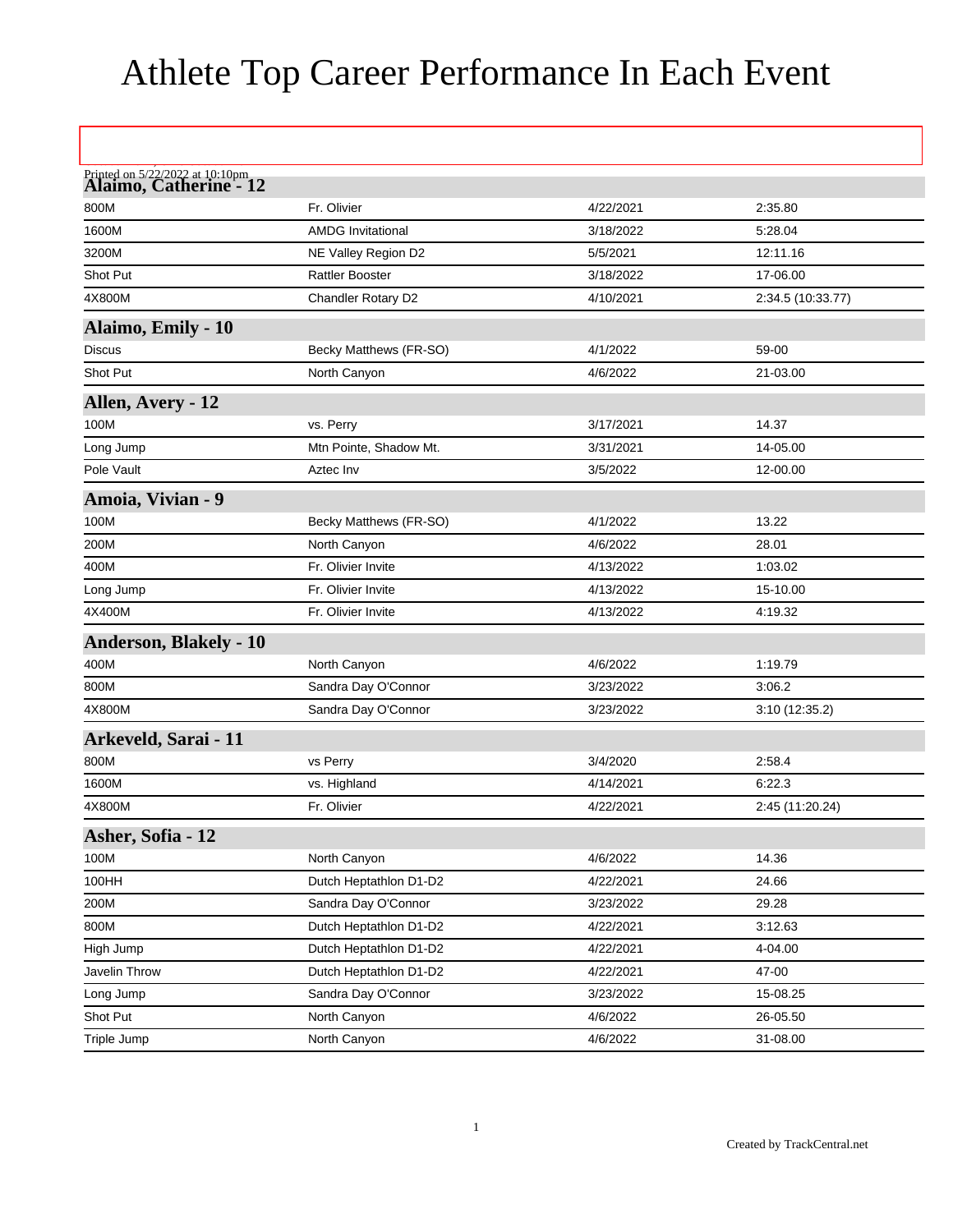| Heptathlon                 | Dutch Heptathlon D1-D2                   | 4/22/2021 | 1832               |
|----------------------------|------------------------------------------|-----------|--------------------|
| Atienzo, Itzel - 10        |                                          |           |                    |
| 800M                       | North Canyon                             | 4/6/2022  | 3:14.40            |
| 4X800M                     | Sandra Day O'Connor                      | 3/23/2022 | 3:24 (12:35.2)     |
| Babawi, Dima - 9           |                                          |           |                    |
| 800M                       | vs Mtn Pte and Central                   | 3/2/2022  | 3:05.10            |
| 4X800M                     | Sandra Day O'Connor                      | 3/23/2022 | 3:04 (12:05.3)     |
| <b>Beaver, Lily - 10</b>   |                                          |           |                    |
| 800M                       | NE Valley Region D1                      | 5/3/2021  | 2:26.64            |
| 1600M                      | Chandler Rotary D2                       | 4/10/2021 | 5:49.10            |
| High Jump                  | Toro Invite                              | 3/26/2021 | 4-04.00            |
| 4X400M                     | Fr. Olivier Invite                       | 4/13/2022 | 4:19.32            |
| 4X800M                     | Ron Smith Cl.                            | 4/17/2021 | 2:32.5 (10:16.21)  |
| <b>Benitez, Maria - 12</b> |                                          |           |                    |
| 400M                       | Sandra Day O'Connor                      | 3/23/2022 | 1:02.59            |
| 800M                       | NE Valley Champ. D1                      | 4/22/2019 | 2:27.89            |
| 1600M                      | vs. Mtn Pointe                           | 3/20/2019 | 5:58.67            |
| 4X400M                     | State Meet Day 2                         | 5/4/2019  | 1:01.19 (3:56.76)  |
| 4X800M                     | State Meet Day 2                         | 5/4/2019  | 2:21.16 (9:51.72)  |
| <b>Benjamin, Lucy - 9</b>  |                                          |           |                    |
| 100M                       | Sandra Day O'Connor                      | 3/23/2022 | 13.47              |
| 200M (Trials)              | NE Valley Championships April 25, 27, 29 | 4/25/2022 | 27.06              |
| 400M                       | Fr. Olivier Invite                       | 4/13/2022 | 1:03.03            |
| Long Jump                  | vs Mtn Pte and Central                   | 3/2/2022  | 13-04.75           |
| 4X400M                     | Fr. Olivier Invite                       | 4/13/2022 | 4:19.32            |
| Bianchi, Grace - 11        |                                          |           |                    |
| 100M                       | vs. Highland                             | 4/14/2021 | 15.21              |
| 200M                       | North Canyon                             | 4/6/2022  | 31.22              |
| 400M                       | Red Mtn Rampage                          | 3/25/2022 | 1:10.53            |
| 800M                       | vs Perry                                 | 3/4/2020  | 3:08.7             |
| <b>Bourque, Lily - 9</b>   |                                          |           |                    |
| 400M                       | North Canyon                             | 4/6/2022  | 1:14.07            |
| 800M                       | Red Mtn Rampage                          | 3/25/2022 | 2:47.36            |
| 3200M                      | vs Mtn Pte and Central                   | 3/2/2022  | 14:26.8            |
| 4X400M                     | Red Mtn Rampage                          | 3/25/2022 | 4:28.35            |
| 4X800M                     | Red Mtn Rampage                          | 3/25/2022 | 2:57.20 (11:26.88) |
| <b>Brown, Jayme - 12</b>   |                                          |           |                    |
| 400M                       | vs. Mtn Pointe                           | 3/20/2019 | 1:12.06            |
| 800M                       | <b>Becky Matthews</b>                    | 3/8/2019  | 2:58.63            |
| 4X800M                     | Fr. Olivier                              | 3/28/2019 | 2:57 (11:11.36)    |
| DMR - 400M                 | <b>Chandler Rotary</b>                   | 3/23/2019 | 14:21.32           |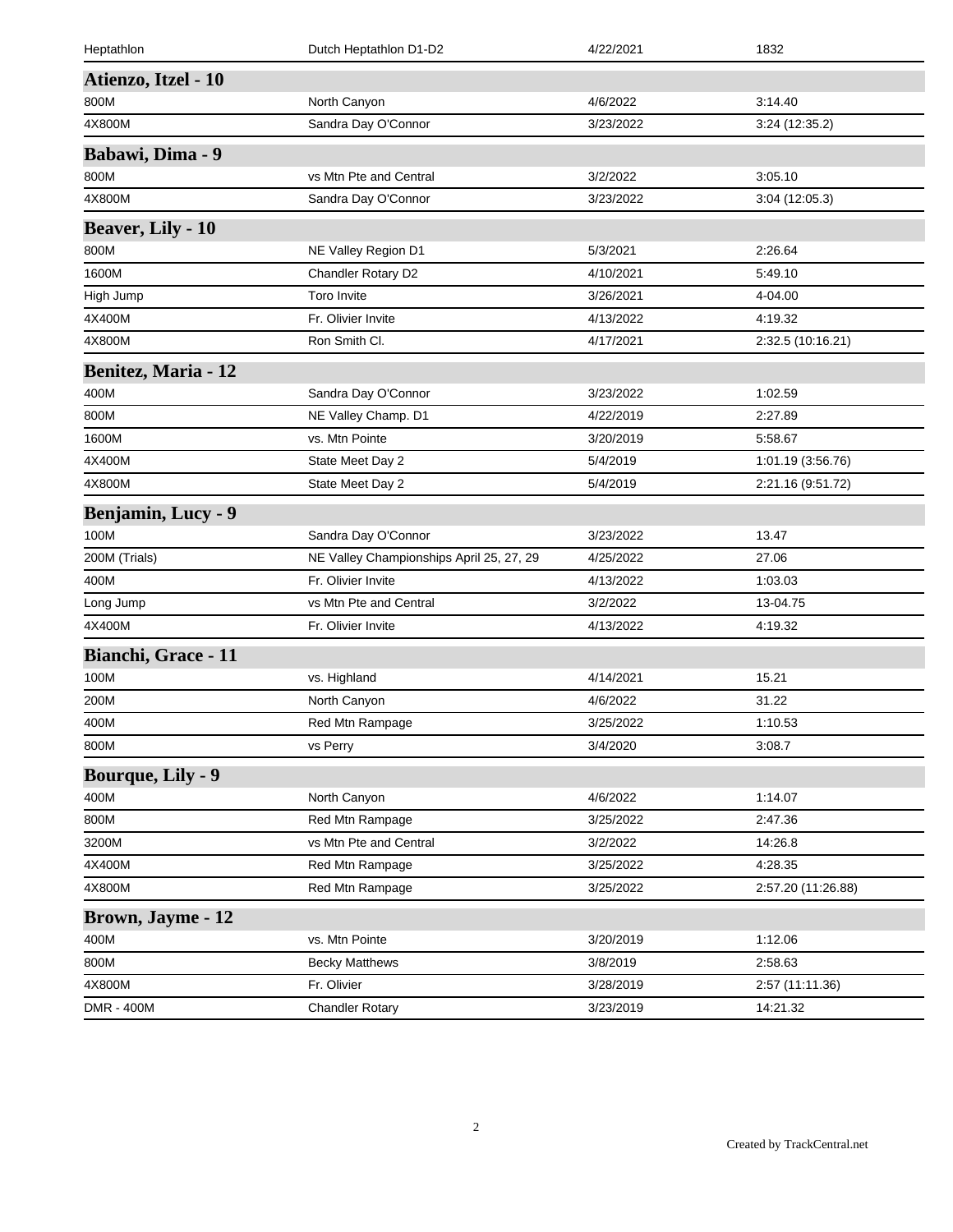| Brown, Reese - 11          |                                          |           |                   |
|----------------------------|------------------------------------------|-----------|-------------------|
| 100M                       | Fr. Olivier                              | 4/22/2021 | 14.21             |
| 200M                       | Mtn Pointe, Shadow Mt.                   | 3/31/2021 | 29.38             |
| 400M                       | Red Mtn Five-way                         | 4/6/2021  | 1:05.37           |
| 800M (Trials)              | NE Valley Championships April 25, 27, 29 | 4/25/2022 | 2:22.87           |
| 1600M                      | <b>AMDG Invitational</b>                 | 3/18/2022 | 5:20.77           |
| 3200M                      | State Meet - May 7,11,14                 | 5/7/2022  | 11:32.03          |
| 4X800M                     | NE Valley Championships April 25, 27, 29 | 4/25/2022 | 2:25.8 (9:54.24)  |
| Burgoz, Bri - 9            |                                          |           |                   |
| 800M                       | Sandra Day O'Connor                      | 3/23/2022 | 3:10.4            |
| 4X800M                     | Sandra Day O'Connor                      | 3/23/2022 | 3:20 (13:00.2)    |
| <b>Burns, Ansley - 12</b>  |                                          |           |                   |
| 800M                       | NE Valley Region D1                      | 5/3/2021  | 2:30.90           |
| 1600M                      | vs Perry                                 | 3/4/2020  | 5.37.9            |
| 3200M                      | NE Valley Champ. D2                      | 4/24/2019 | 12:24.62          |
| 4X800M                     | State Meet D2                            | 5/15/2021 | 10:07.67          |
| DMR - 1200M                | <b>Chandler Rotary</b>                   | 3/23/2019 | 14:21.32          |
| <b>Burrage, Kaira - 10</b> |                                          |           |                   |
| 100M                       | Sandra Day O'Connor                      | 3/23/2022 | 13.94             |
| 200M                       | vs Mtn Pte and Central                   | 3/2/2022  | 29.29             |
| 300IH                      | NE Valley Championships April 25, 27, 29 | 4/25/2022 | 47.63             |
| 400M                       | <b>Rattler Booster</b>                   | 3/18/2022 | 1:06.30           |
| 4X400M                     | Fr. Olivier Invite                       | 4/13/2022 | 4:19.32           |
| Cerniglia, Isabella - 9    |                                          |           |                   |
| 800M                       | North Canyon                             | 4/6/2022  | 2:48.90           |
| Charles, Olivia - 11       |                                          |           |                   |
| 800M                       | vs. Perry                                | 3/17/2021 | 2:52.00           |
| 1600M                      | Fr. Olivier                              | 4/22/2021 | 5:58.83           |
| 3200M                      | Aztec Inv                                | 3/5/2022  | 12:58.03          |
| Cooper, Chloe -9           |                                          |           |                   |
| 100M                       | Sandra Day O'Connor                      | 3/23/2022 | 14.75             |
| 200M                       | North Canyon                             | 4/6/2022  | 30.74             |
| 400M                       | vs Mtn Pte and Central                   | 3/2/2022  | 1:22.14           |
| Corona, Sophie - 10        |                                          |           |                   |
| 400M                       | North Canyon                             | 4/6/2022  | 1:17.25           |
| 800M                       | North Canyon                             | 4/6/2022  | 2:52.50           |
| 1600M                      | Becky Matthews (FR-SO)                   | 4/1/2022  | 6:21.21           |
| 3200M                      | AITIS Invite                             | 4/20/2021 | 13:35.20          |
| 4X800M                     | Fr. Olivier                              | 4/22/2021 | 2:55.1 (11:34.56) |
| Ehmann, Callie - 11        |                                          |           |                   |
| 200M                       | Mtn Pointe, Shadow Mt.                   | 3/31/2021 | 29.94             |
| 300IH                      | vs Mtn Pte and Central                   | 3/2/2022  | 58.34             |
| 400M                       | vs. Highland                             | 4/14/2021 | 1:05.80           |
| <b>Discus</b>              | NE Valley Championships April 25, 27, 29 | 4/25/2022 | 77-08             |
| Javelin Throw              | NE Valley Region D1                      | 5/3/2021  | 88-04             |
|                            |                                          |           |                   |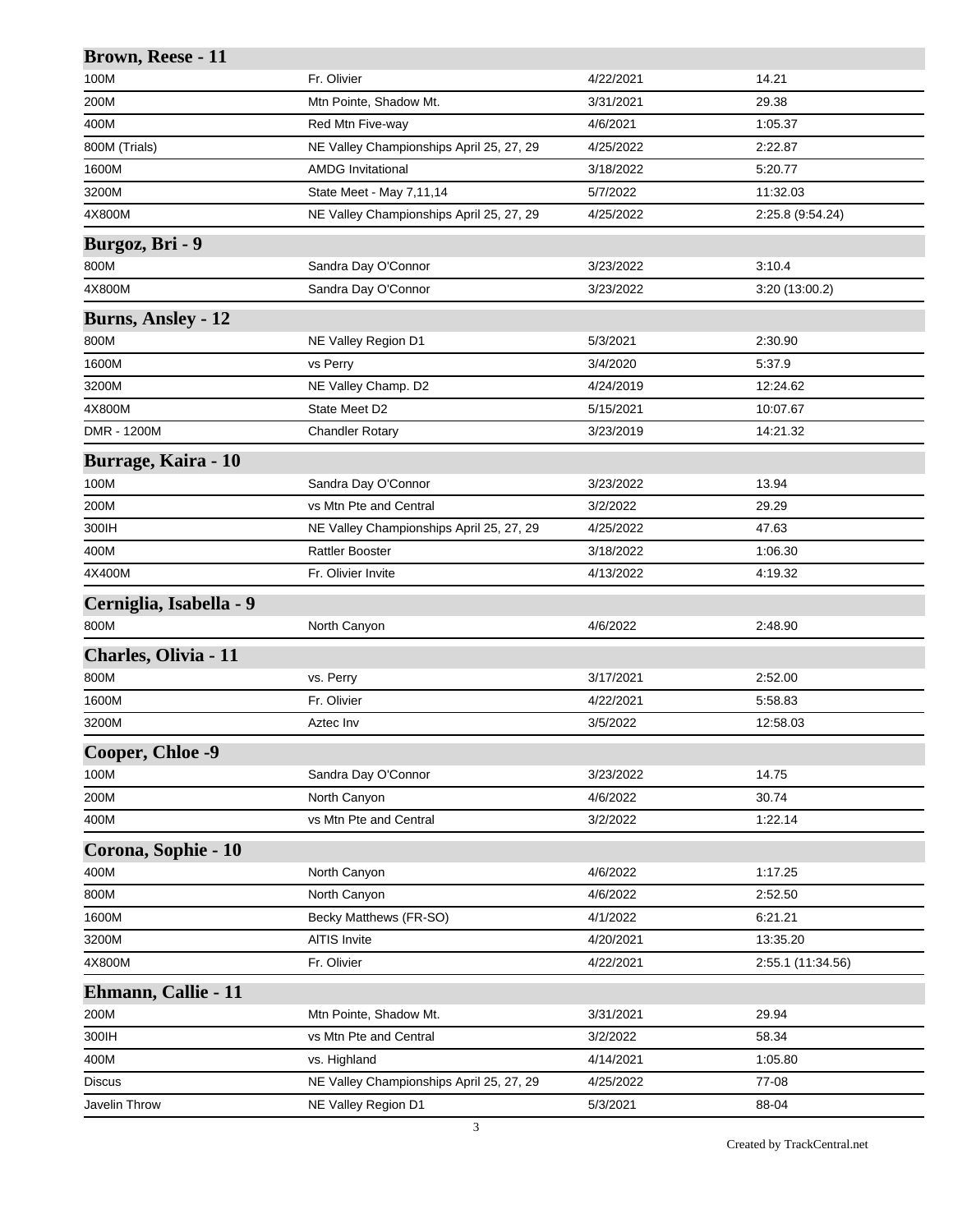| Shot Put              | NE Valley Championships April 25, 27, 29 | 4/25/2022 | 26-03.00          |
|-----------------------|------------------------------------------|-----------|-------------------|
| Entz, Collins - 11    |                                          |           |                   |
| 100M                  | vs Perry                                 | 3/4/2020  | 13.72             |
| 200M                  | Aztec Invite                             | 3/7/2020  | 27.79             |
| 300IH                 | NE Valley Region D1                      | 5/3/2021  | 50.36             |
| 4X400M                | NE Valley Region D2                      | 5/5/2021  | 1:03.9 (4:10.58)  |
| Feix, Mia - 11        |                                          |           |                   |
| 800M                  | North Canyon                             | 4/6/2022  | 2:59.00           |
| 1600M                 | North Canyon                             | 4/6/2022  | 6:37.10           |
| Discus                | Ron Smith                                | 4/1/2022  | 60-03             |
| Ferrigno, Carina - 9  |                                          |           |                   |
| 800M                  | Sandra Day O'Connor                      | 3/23/2022 | 3:07.0            |
| 4X800M                | Sandra Day O'Connor                      | 3/23/2022 | 3:15(12:05.3)     |
| Finch, Morgan - 11    |                                          |           |                   |
| 100M                  | vs. Perry                                | 3/17/2021 | 14.29             |
| 100HH                 | Mtn Pointe, Shadow Mt.                   | 3/31/2021 | 20.09             |
| 200M                  | vs Mtn Pte and Central                   | 3/2/2022  | 30.00             |
| 300IH                 | Ron Smith                                | 4/1/2022  | 50.98             |
| High Jump             | NE Valley Region D1                      | 5/3/2021  | 4-06.00           |
| 4X100M                | North Canyon                             | 4/6/2022  | 1:00.34           |
| Findlay, Susan - 10   |                                          |           |                   |
| 800M                  | vs. Perry                                | 3/17/2021 | 2:56.63           |
| 1600M                 | vs. Perry                                | 3/17/2021 | 6:31.47           |
| 3200M                 | <b>AITIS Invite</b>                      | 4/20/2021 | 14:09.25          |
| 4X800M                | Fr. Olivier                              | 4/22/2021 | 2:53.6 (11:33.50) |
| Foster, Lily - 11     |                                          |           |                   |
| 100M                  | Mtn Pointe, Shadow Mt.                   | 3/31/2021 | 15.90             |
| 200M                  | North Canyon                             | 4/6/2022  | 32.75             |
| 400M                  | vs. Perry                                | 3/17/2021 | 1:20.23           |
| 800M                  | Sandra Day O'Connor                      | 3/23/2022 | 3:04.4            |
| Long Jump             | vs. Highland                             | 4/14/2021 | 11-07.00          |
| 4X100M                | North Canyon                             | 4/6/2022  | 1:00.34           |
| 4X400M                | North Canyon                             | 4/6/2022  | 5:16.82           |
| Gbekia, Annette - 10  |                                          |           |                   |
| 100M                  | North Canyon                             | 4/6/2022  | 13.64             |
| 100HH                 | NE Valley Championships April 25, 27, 29 | 4/25/2022 | 18.30             |
| 200M                  | Sandra Day O'Connor                      | 3/23/2022 | 28.26             |
| Long Jump             | Red Mtn Rampage                          | 3/25/2022 | 14-02.00          |
| George, Genevieve - 9 |                                          |           |                   |
| 400M                  | North Canyon                             | 4/6/2022  | 1:24.18           |
| 800M                  | vs Mtn Pte and Central                   | 3/2/2022  | 3:04.10           |
| 4X800M                | Sandra Day O'Connor                      | 3/23/2022 | 3:06 (12:35.2)    |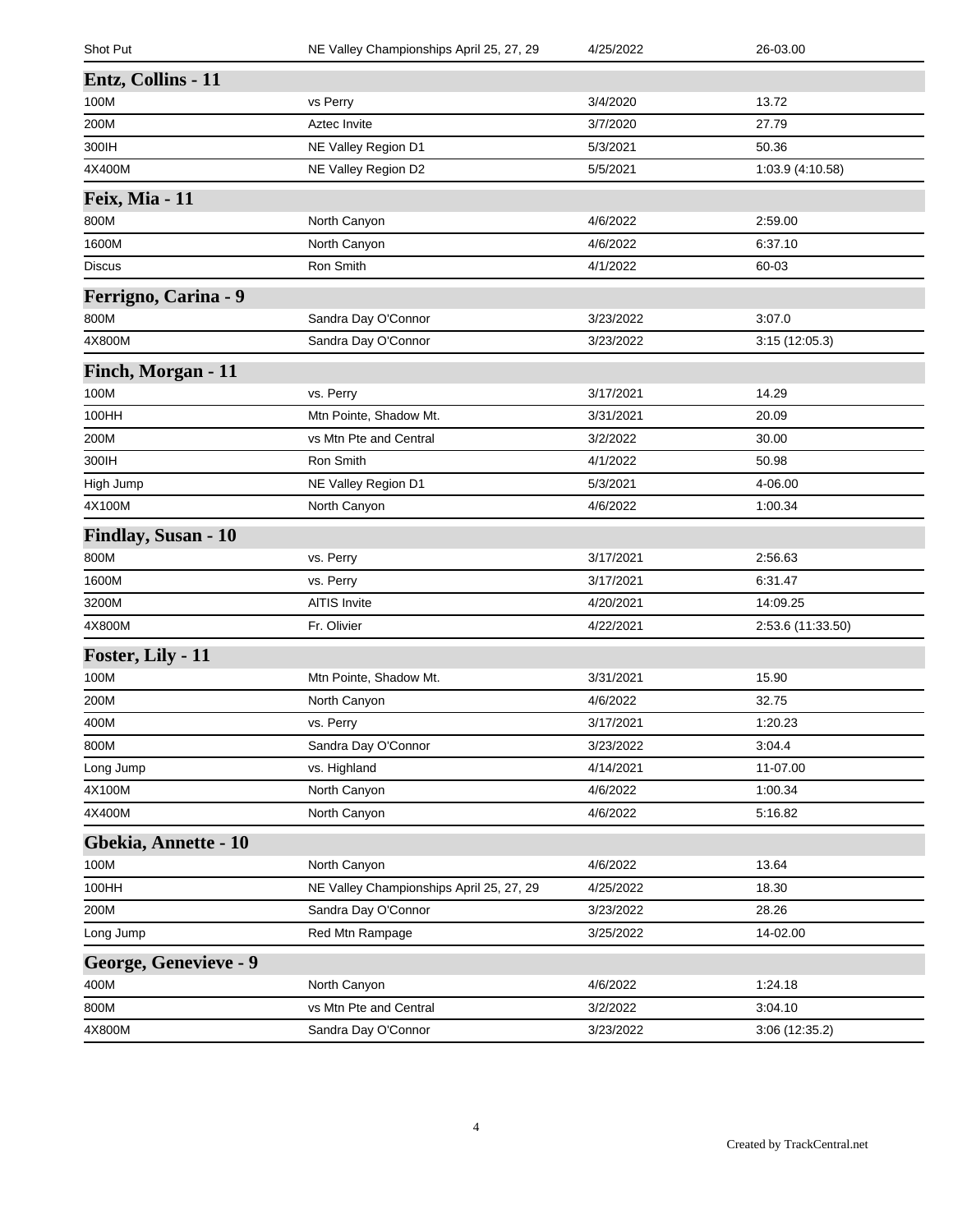| Goforth, Tatum - 12   |                                          |           |                    |
|-----------------------|------------------------------------------|-----------|--------------------|
| 200M                  | Red Mtn Five-way                         | 4/6/2021  | 28.67              |
| 400M                  | North Canyon                             | 4/6/2022  | 1:03.21            |
| 800M                  | State Meet - May 7,11,14                 | 5/7/2022  | 2:18.21            |
| 1600M                 | Fr. Olivier                              | 4/22/2021 | 5:22.53            |
| 3200M                 | Mtn Pointe, Shadow Mt.                   | 3/31/2021 | 11:57.50           |
| 4X400M                | Aztec Invite                             | 3/7/2020  | 1:04.6 (4:20.20)   |
| 4X800M                | State Meet - May 7,11,14                 | 5/7/2022  | 2:23.63 (9:46.53)  |
| Gomez, Bella - 10     |                                          |           |                    |
| 100M                  | Sandra Day O'Connor                      | 3/23/2022 | 13.18              |
| 200M                  | Fr. Olivier Invite                       | 4/13/2022 | 26.34              |
| 400M                  | <b>Chandler Rotary</b>                   | 3/26/2022 | 59.86              |
| 800M                  | Becky Matthews (FR-SO)                   | 4/1/2022  | 2:31.47            |
| Long Jump             | vs Mtn Pte and Central                   | 3/2/2022  | 14-08.00           |
| 4X100M                | North Canyon                             | 4/6/2022  | 49.19              |
| 4X400M                | NE Valley Region D2                      | 5/5/2021  | 1:03.1 (4:10.58)   |
| 4X800M                | <b>AMDG Invitational</b>                 | 3/18/2022 | 2:28.96 (9:52.68)  |
| Gonzalez, Cierra - 12 |                                          |           |                    |
| 100M                  | North Canyon                             | 4/6/2022  | 12.85              |
| 100HH                 | Fr. Olivier Invite                       | 4/13/2022 | 15.81              |
| 200M                  | <b>AIA State Multis</b>                  | 5/21/2022 | 26.12              |
| 400M                  | <b>Toro Invite</b>                       | 3/26/2021 | 1:08.65            |
| 800M                  | <b>AIA State Multis</b>                  | 5/21/2022 | 2:41.62            |
| High Jump             | <b>AIA State Multis</b>                  | 5/21/2022 | 5-02.50            |
| Javelin Throw         | <b>AIA State Multis</b>                  | 5/21/2022 | 59-00              |
| Long Jump             | State Meet - May 7,11,14                 | 5/7/2022  | 18-00.00           |
| Shot Put              | North Canyon                             | 4/6/2022  | 24-10.50           |
| 4X100M                | State Meet - May 7,11,14                 | 5/7/2022  | 49.15              |
| 4X400M                | <b>Becky Matthews</b>                    | 3/8/2019  | 4:37.48            |
| <b>SMR - 200M</b>     | <b>Chandler Rotary</b>                   | 3/23/2019 | 2:09.01            |
| Heptathlon            | Dutch Heptathlon D1-D2                   | 4/22/2021 | 2579               |
| Goodman, Summer - 10  |                                          |           |                    |
| 1600M                 | Chandler Rotary D2                       | 4/10/2021 | 6:04.81            |
| 3200M                 | Aztec Inv                                | 3/5/2022  | 12:53.61           |
| 4X800M                | <b>AMDG Invitational</b>                 | 3/18/2022 | 2:43.58 (10:58.19) |
| Graf, Kylie - 11      |                                          |           |                    |
| 100M                  | Fr. Olivier                              | 4/22/2021 | 14.27              |
| 200M                  | Mtn Pointe, Shadow Mt.                   | 3/31/2021 | 30.15              |
| 400M                  | Ron Smith Cl.                            | 4/17/2021 | 1:05.61            |
| 800M                  | DV Last Chance                           | 4/30/2022 | 2:28.98            |
| 1600M                 | NE Valley Championships April 25, 27, 29 | 4/25/2022 | 5:36.03            |
| 3200M                 | Scottsdale Distance Classic              | 4/8/2022  | 12:25.47           |
| 4X800M                | Ron Smith                                | 4/1/2022  | 2:33.5 (10:08.61)  |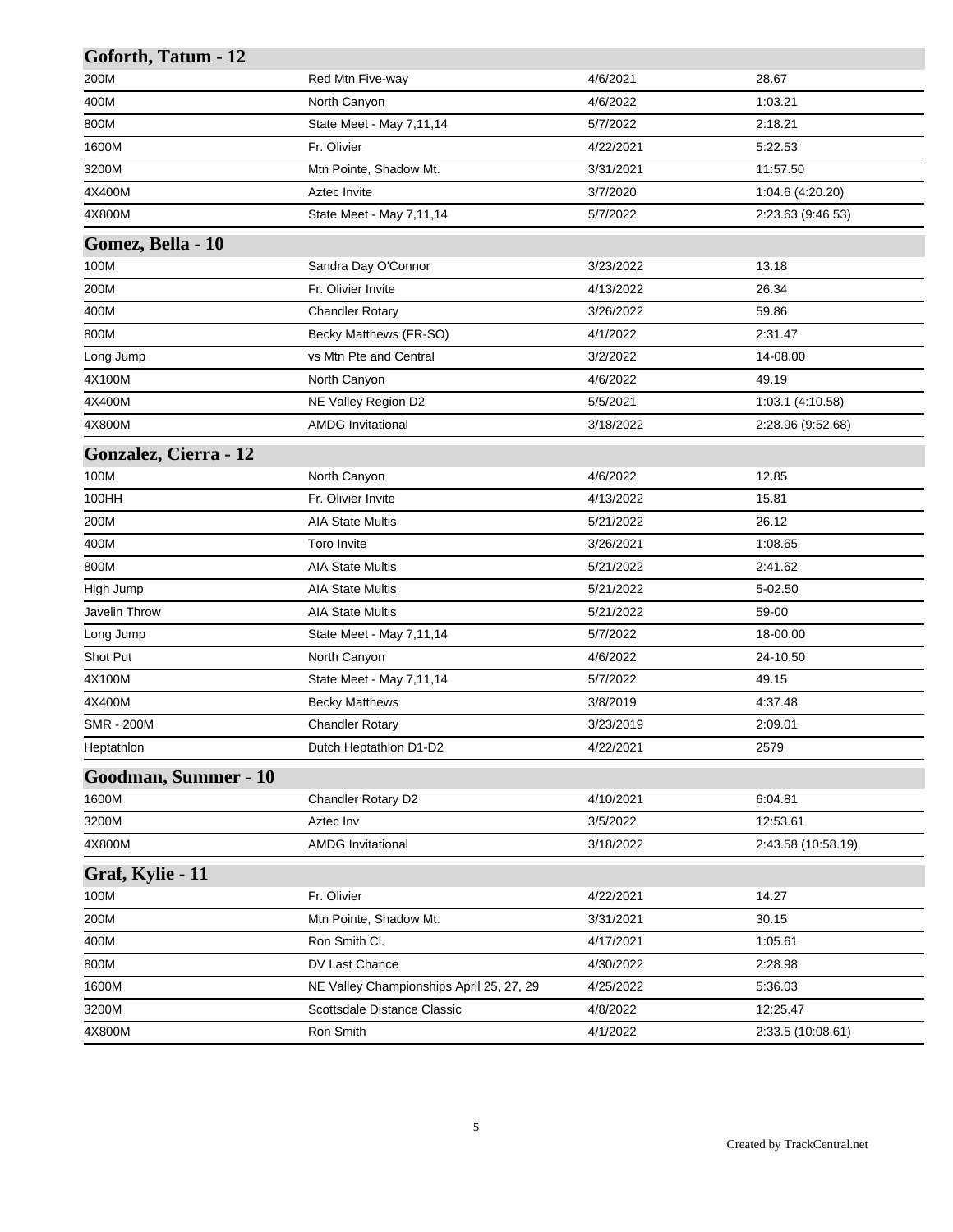| Gutierrez Moreno, Jimena - 10 |                             |           |                    |
|-------------------------------|-----------------------------|-----------|--------------------|
| 200M                          | vs. Perry                   | 3/17/2021 | 33.69              |
| 400M                          | North Canyon                | 4/6/2022  | 1:08.85            |
| 800M                          | Fr. Olivier Invite          | 4/13/2022 | 2:41.74            |
| 1600M                         | Mtn Pointe, Shadow Mt.      | 3/31/2021 | 6:33.10            |
| 4X800M                        | Red Mtn Rampage             | 3/25/2022 | 2:44.92 (11:26.88) |
| Higgins, Ellie - 12           |                             |           |                    |
| 100HH                         | Dutch Heptathlon D1-D2      | 4/22/2021 | 17.25              |
| 200M                          | Fr. Olivier Invite          | 4/13/2022 | 27.91              |
| 300IH                         | Chandler Rotary D2          | 4/10/2021 | 51.18              |
| 400M                          | Fr. Olivier                 | 3/28/2019 | 1:09.22            |
| 800M                          | Red Mtn Rampage             | 3/25/2022 | 2:36.40            |
| High Jump                     | Ron Smith                   | 4/1/2022  | 4-11.00            |
| Javelin Throw                 | Fr. Olivier Invite          | 4/13/2022 | 93-07              |
| Long Jump                     | Aztec Inv                   | 3/5/2022  | 15-07.75           |
| Shot Put                      | Sandra Day O'Connor         | 3/23/2022 | 28-07.50           |
| 4X400M                        | <b>Toro Invite</b>          | 3/26/2021 | 1:05.7 (4:18.26)   |
| 4X800M                        | <b>Rattler Invite</b>       | 3/16/2019 | 2:40 (10:25.24)    |
| Heptathlon                    | Dutch Heptathlon D1-D2      | 4/22/2021 | 3371               |
| Hill, Mary - 10               |                             |           |                    |
| 100M                          | vs. Perry                   | 3/17/2021 | 17.71              |
| 100HH                         | North Canyon                | 4/6/2022  | 19.44              |
| 200M                          | vs. Perry                   | 3/17/2021 | 38.73              |
| 400M                          | vs. Perry                   | 3/17/2021 | 1:23.71            |
| 800M                          | Sandra Day O'Connor         | 3/23/2022 | 2:55.9             |
| 1600M                         | North Canyon                | 4/6/2022  | 6:48.10            |
| 4X800M                        | Sandra Day O'Connor         | 3/23/2022 | 3:04 (12:05.3)     |
| Hilsabeck, Ellie - 9          |                             |           |                    |
| 400M                          | North Canyon                | 4/6/2022  | 1:20.42            |
| 1600M                         | Sandra Day O'Connor         | 3/23/2022 | 6:27.4             |
| 3200M                         | Fr. Olivier Invite          | 4/13/2022 | 13:53.56           |
| 4X400M                        | Red Mtn Rampage             | 3/25/2022 | 4:28.35            |
| 4X800M                        | Red Mtn Rampage             | 3/25/2022 | 2:58.13 (11:26.88) |
| Hinkle, Nora - 11             |                             |           |                    |
| 1600M                         | Scottsdale Distance Classic | 4/8/2022  | 5:43.31            |
| 3200M                         | Fr. Olivier Invite          | 4/13/2022 | 11:59.49           |
| 4X800M                        | Ron Smith                   | 4/1/2022  | 2:32.3 (10:08.61)  |
| Hong, Kaileia - 9             |                             |           |                    |
| 100M                          | North Canyon                | 4/6/2022  | 14.89              |
| 200M                          | Sandra Day O'Connor         | 3/23/2022 | 30.75              |
| 400M                          | North Canyon                | 4/6/2022  | 1:11.04            |
| Houle, Elle - 9               |                             |           |                    |
| 400M                          | North Canyon                | 4/6/2022  | 1:11.94            |
| 800M                          | Sandra Day O'Connor         | 3/23/2022 | 2:55.1             |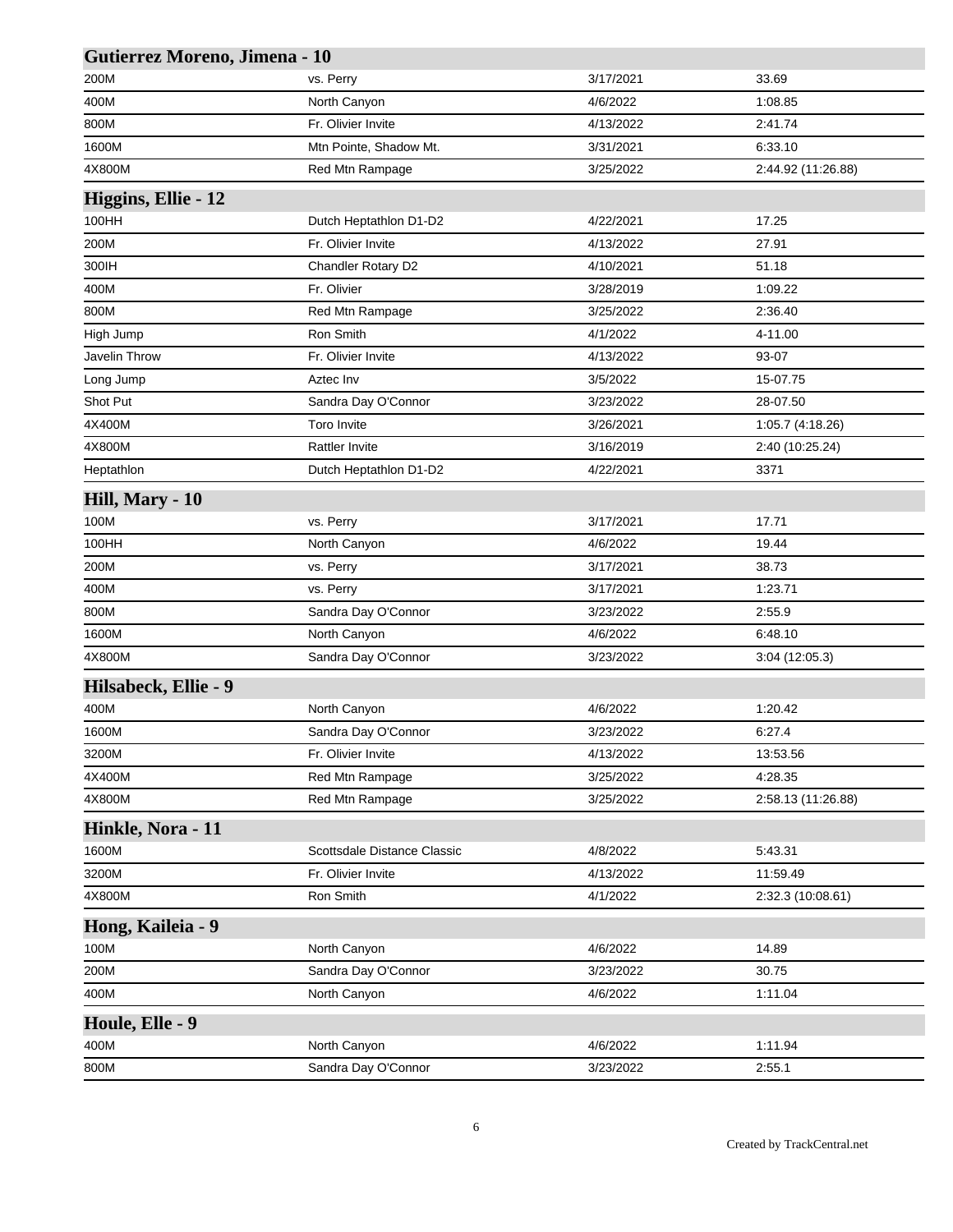| Sandra Day O'Connor     | 3/23/2022 | 14.30           |
|-------------------------|-----------|-----------------|
| Sandra Day O'Connor     | 3/23/2022 | 14-08.25        |
|                         |           |                 |
| Mtn Pointe, Shadow Mt.  | 3/31/2021 | 14.79           |
| <b>AIA State Multis</b> | 5/21/2022 | 18.96           |
| <b>AIA State Multis</b> | 5/21/2022 | 30.35           |
| Mtn Pointe, Shadow Mt.  | 3/31/2021 | 1:26.49         |
| Fr. Olivier Invite      | 4/13/2022 | 3:04.10         |
| Becky Matthews (FR-SO)  | 4/1/2022  | 4-08.00         |
| <b>AIA State Multis</b> | 5/21/2022 | 60-03           |
| Fr. Olivier Invite      | 4/13/2022 | 14-07.25        |
| Fr. Olivier Invite      | 4/13/2022 | 25-09.50        |
| Dutch Heptathlon D1-D2  | 4/22/2021 | 1885            |
|                         |           |                 |
| Sandra Day O'Connor     | 3/23/2022 | 29.45           |
| Sandra Day O'Connor     | 3/23/2022 | 1:09.34         |
| Sandra Day O'Connor     | 3/23/2022 | 4-06.00         |
|                         |           |                 |
| vs. Highland            | 4/14/2021 | 14.09           |
| Dutch Heptathlon D1-D2  | 4/22/2021 | 20.76           |
| NE Valley Region D2     | 5/5/2021  | 1:01.65         |
| NE Valley Region D1     | 5/3/2021  | 4-10.00         |
| <b>Toro Invite</b>      | 3/26/2021 | 14-08.00        |
| NE Valley Region D2     | 5/5/2021  | 1:00.8(4:10.58) |
|                         |           |                 |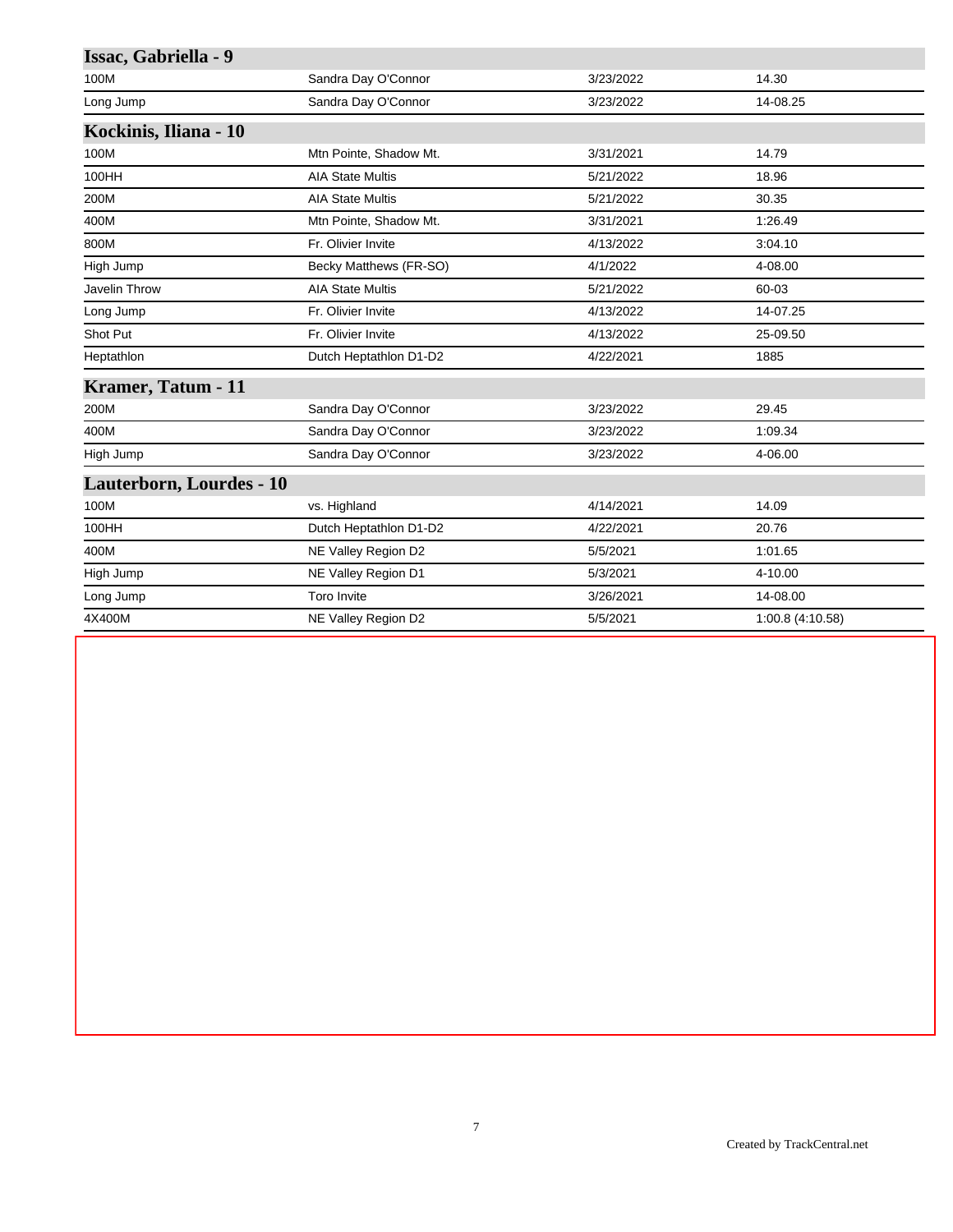| Lopez, Mackenzie - 10         |                                          |           |                   |
|-------------------------------|------------------------------------------|-----------|-------------------|
| 100M                          | Sandra Day O'Connor                      | 3/23/2022 | 13.06             |
| 100HH                         | vs Mtn Pte and Central                   | 3/2/2022  | 16.39             |
| 200M                          | North Canyon                             | 4/6/2022  | 26.39             |
| 300IH                         | Becky Matthews (FR-SO)                   | 4/1/2022  | 47.80             |
| 400M                          | <b>AMDG Invitational</b>                 | 3/18/2022 | 1:01.76           |
| High Jump                     | NE Valley Region D1                      | 5/3/2021  | 4-10.00           |
| 4X100M                        | NE Valley Championships April 25, 27, 29 | 4/25/2022 | 49.59             |
| 4X400M                        | NE Valley Region D2                      | 5/5/2021  | 1:02.7 (4:10.58)  |
| Lopez, Zoe - 10               |                                          |           |                   |
| 400M                          | North Canyon                             | 4/6/2022  | 1:14.39           |
| 800M                          | vs Mtn Pte and Central                   | 3/2/2022  | 3:09.50           |
| 4X800M                        | Sandra Day O'Connor                      | 3/23/2022 | 3:07 (13:00.2)    |
| Loya, Alexia -10              |                                          |           |                   |
| 100M                          | Sandra Day O'Connor                      | 3/23/2022 | 14.13             |
| 100HH                         | vs Mtn Pte and Central                   | 3/2/2022  | 24.25             |
| 200M                          | Sandra Day O'Connor                      | 3/23/2022 | 29.29             |
| 400M                          | North Canyon                             | 4/6/2022  | 1:09.22           |
| Luna, Ade - 10                |                                          |           |                   |
| 400M                          | North Canyon                             | 4/6/2022  | 1:12.23           |
| 800M                          | North Canyon                             | 4/6/2022  | 2:53.30           |
| 1600M                         | vs. Perry                                | 3/17/2021 | 6:31.20           |
| 3200M                         | AITIS Invite                             | 4/20/2021 | 13:57.02          |
| 4X800M                        | Fr. Olivier                              | 4/22/2021 | 2:55.1 (11:34.56) |
| <b>Mahoney, Macarthy - 12</b> |                                          |           |                   |
| 100M                          | vs Perry                                 | 3/4/2020  | 15.48             |
| 800M                          | Mtn Pointe, Shadow Mt.                   | 3/31/2021 | 2:32.40           |
| 1600M                         | Fr. Olivier                              | 4/22/2021 | 5:26.10           |
| 3200M                         | Scottsdale Dist. Classic                 | 4/9/2021  | 11:58.96          |
| <b>Manuelito, Emily - 11</b>  |                                          |           |                   |
| 800M                          | North Canyon                             | 4/6/2022  | 2:43.10           |
| 1600M                         | Fr. Olivier Invite                       | 4/13/2022 | 6:05.60           |
| 3200M                         | vs Mtn Pte and Central                   | 3/2/2022  | 13:31.2           |
| Maroufkani, Sophia - 10       |                                          |           |                   |
| 800M                          | Mtn Pointe, Shadow Mt.                   | 3/31/2021 | 2:50.60           |
| 1600M                         | Mtn Pointe, Shadow Mt.                   | 3/31/2021 | 6:02.60           |
| 3200M                         | vs. Perry                                | 3/17/2021 | 13:12.83          |
| 4X800M                        | Toro Invite                              | 3/26/2021 | 2:33.8 (10:43.40) |
| <b>McClelland, Grace - 11</b> |                                          |           |                   |
| 100M                          | Ron Smith                                | 4/1/2022  | 13.42             |
| 100HH                         | Mtn Pointe, Shadow Mt.                   | 3/31/2021 | 20.04             |
| 200M                          | Sandra Day O'Connor                      | 3/23/2022 | 28.24             |
| 300IH                         | <b>Rattler Booster</b>                   | 3/18/2022 | 53.18             |
| 1600M                         | Toro Invite                              | 3/26/2021 | 6:00.48           |
| 4X400M                        | North Canyon                             | 4/6/2022  | 5:16.82           |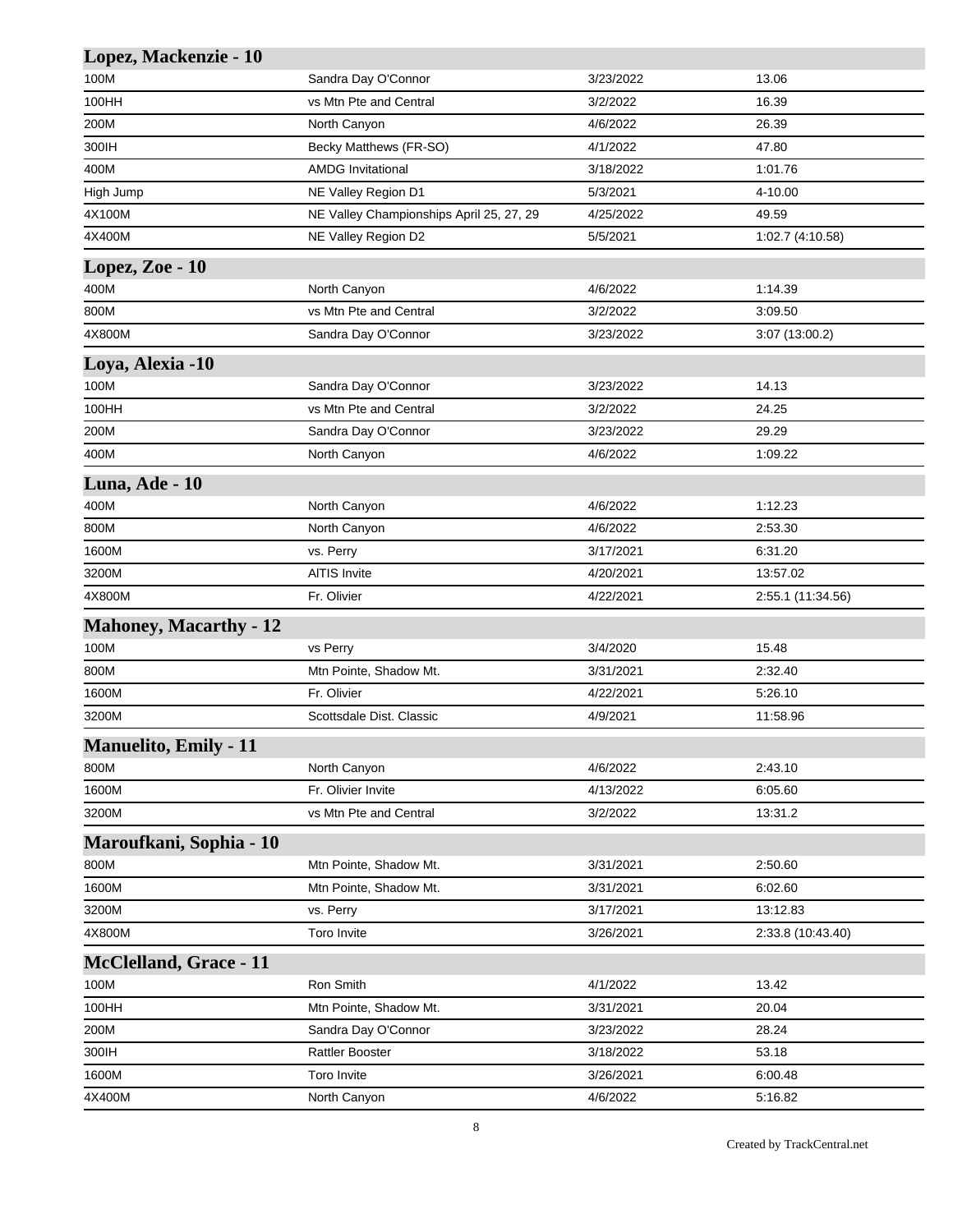| Melendez, Alma - 11          |                                          |           |                    |
|------------------------------|------------------------------------------|-----------|--------------------|
| 200M                         | North Canyon                             | 4/6/2022  | 34.65              |
| 800M                         | North Canyon                             | 4/6/2022  | 2:47.80            |
| 1600M                        | Fr. Olivier Invite                       | 4/13/2022 | 5:58.04            |
| 3200M                        | Fr. Olivier Invite                       | 4/13/2022 | 13:30.14           |
| Meza, Riley - 10             |                                          |           |                    |
| 100M                         | vs. Highland                             | 4/14/2021 | 15.66              |
| 200M                         | Mtn Pointe, Shadow Mt.                   | 3/31/2021 | 34.54              |
| 400M                         | Sandra Day O'Connor                      | 3/23/2022 | 1:23.63            |
| 4X100M                       | North Canyon                             | 4/6/2022  | 1:00.34            |
| Montoya, Lis - 10            |                                          |           |                    |
| Discus                       | Fr. Olivier Invite                       | 4/13/2022 | 74-05              |
| Shot Put                     | North Canyon                             | 4/6/2022  | 26-00.00           |
| Moran, Madigan - 11          |                                          |           |                    |
| 100M                         | Red Mtn Rampage                          | 3/25/2022 | 13.04              |
| 200M                         | NE Valley Championships April 25, 27, 29 | 4/25/2022 | 26.69              |
| 400M                         | Sandra Day O'Connor                      | 3/23/2022 | 1:06.23            |
| 4X100M                       | State Meet - May 7,11,14                 | 5/7/2022  | 49.15              |
| 4X400M                       | NE Valley Championships April 25, 27, 29 | 4/25/2022 | 4:07.18            |
| <b>Mostoller, Maggie - 9</b> |                                          |           |                    |
| 400M                         | North Canyon                             | 4/6/2022  | 1:12.82            |
| 1600M                        | Red Mtn Rampage                          | 3/25/2022 | 5:54.58            |
| 3200M                        | Aztec Inv                                | 3/5/2022  | 12:54.35           |
| 4X800M                       | <b>AMDG Invitational</b>                 | 3/18/2022 | 2:47.45 (10:58.19) |
| Nagaraj, Maya - 10           |                                          |           |                    |
| 800M                         | Mtn Pointe, Shadow Mt.                   | 3/31/2021 | 2:39.60            |
| 1600M                        | Fr. Olivier Invite                       | 4/13/2022 | 6:38.09            |
| 3200M                        | vs Mtn Pte and Central                   | 3/2/2022  | 14:09.4            |
| 4X800M                       | Fr. Olivier                              | 4/22/2021 | 2:58.8 (11:33.50)  |
| Ofori, Maya - 10             |                                          |           |                    |
| 100M                         | Red Mtn Rampage                          | 3/25/2022 | 13.11              |
| 200M                         | Becky Matthews (FR-SO)                   | 4/1/2022  | 27.27              |
| 4X100M                       | State Meet - May 7,11,14                 | 5/7/2022  | 49.15              |
| Patel, Sejal - 10            |                                          |           |                    |
| 100M                         | North Canyon                             | 4/6/2022  | 13.67              |
| 200M                         | North Canyon                             | 4/6/2022  | 29.05              |
| 400M                         | vs Mtn Pte and Central                   | 3/2/2022  | 1:02.03            |
| 800M                         | Chandler Rotary D2                       | 4/10/2021 | 2:44.80            |
| 4X400M                       | North Canyon                             | 4/6/2022  | 4:26.75            |
| 4X800M                       | Chandler Rotary D2                       | 4/10/2021 | 2:49 (10:33.77)    |
| Patton, Samantha - 11        |                                          |           |                    |
| 100M                         | Sandra Day O'Connor                      | 3/23/2022 | 14.46              |
| 800M                         | North Canyon                             | 4/6/2022  | 2:46.90            |
| 4X800M                       | Sandra Day O'Connor                      | 3/23/2022 | 3:11 (13:00.2)     |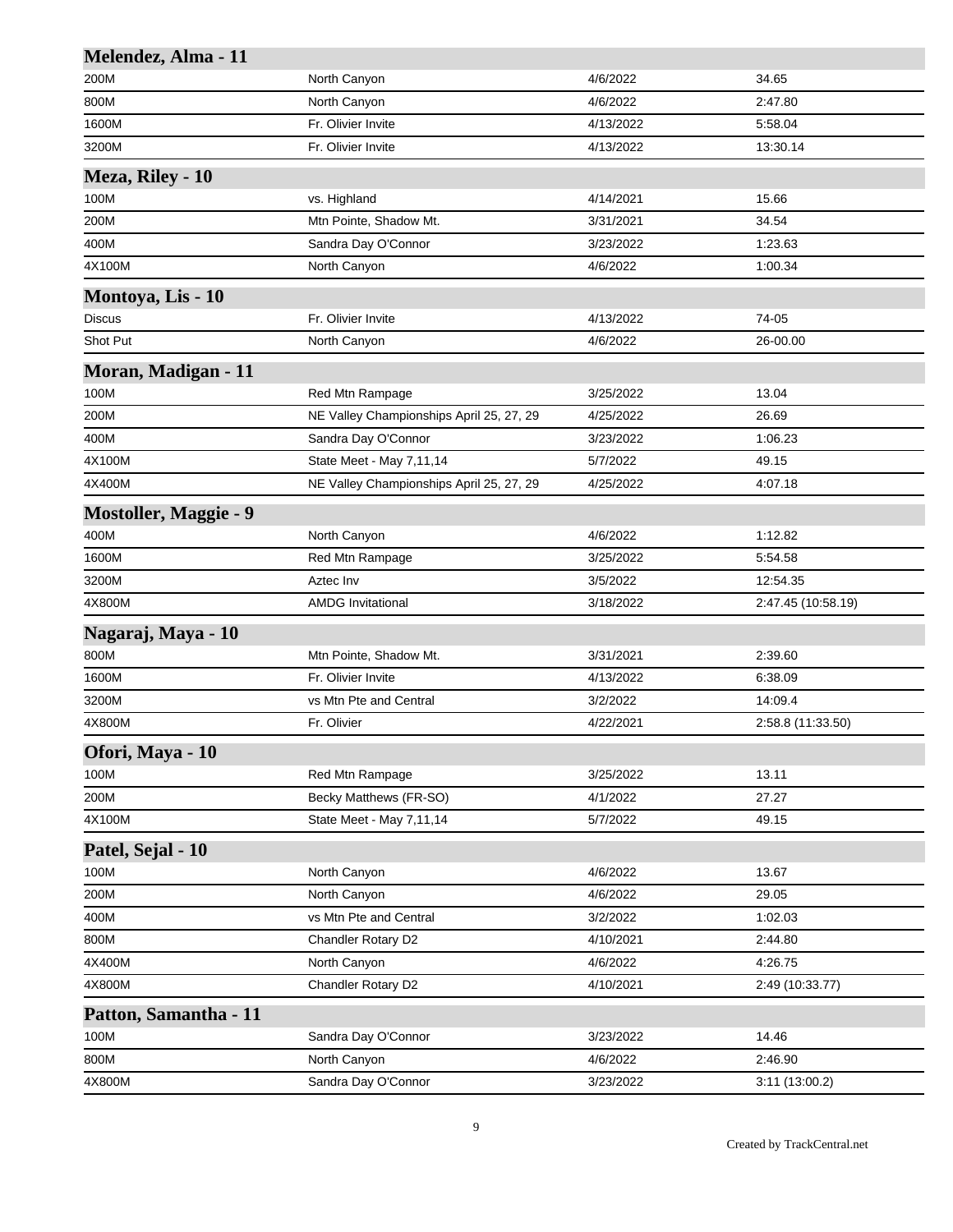| Pennell, Elayna - 10        |                          |           |                    |
|-----------------------------|--------------------------|-----------|--------------------|
| 100M                        | Sandra Day O'Connor      | 3/23/2022 | 16.04              |
| 100HH                       | Mtn Pointe, Shadow Mt.   | 3/31/2021 | 22.54              |
| 200M                        | North Canyon             | 4/6/2022  | 33.95              |
| 4X100M                      | North Canyon             | 4/6/2022  | 1:00.34            |
| 4X400M                      | North Canyon             | 4/6/2022  | 5:16.82            |
| Portillo, Mia - 12          |                          |           |                    |
| 100M                        | vs. Perry                | 3/17/2021 | 15.19              |
| 100HH                       | vs Mtn Pte and Central   | 3/2/2022  | 19.25              |
| 200M                        | Sandra Day O'Connor      | 3/23/2022 | 28.15              |
| 300IH                       | North Canyon             | 4/6/2022  | 52.36              |
| 400M                        | Fr. Olivier              | 3/28/2019 | 1:11.06            |
| High Jump                   | vs. Highland             | 4/14/2021 | 4-04.00            |
| Purcell, Julia - 10         |                          |           |                    |
| 100M                        | Sandra Day O'Connor      | 3/23/2022 | 16.20              |
| 100HH                       | Mtn Pointe, Shadow Mt.   | 3/31/2021 | 27.46              |
| 200M                        | Sandra Day O'Connor      | 3/23/2022 | 34.69              |
| Ramos, Khaydie - 10         |                          |           |                    |
| 100M                        | North Canyon             | 4/6/2022  | 14.87              |
| 200M                        | vs. Perry                | 3/17/2021 | 30.23              |
| 400M                        | North Canyon             | 4/6/2022  | 1:14.30            |
| Russo, Julia - 10           |                          |           |                    |
| 800M                        | Sandra Day O'Connor      | 3/23/2022 | 2:36.8             |
| 4X800M                      | <b>AMDG Invitational</b> | 3/18/2022 | 2:39.13 (10:58.19) |
| <b>Sharett, Ava - 10</b>    |                          |           |                    |
| 100M                        | vs Mtn Pte and Central   | 3/2/2022  | 13.31              |
| 200M                        | vs Mtn Pte and Central   | 3/2/2022  | 28.10              |
| 400M                        | Red Mtn Rampage          | 3/25/2022 | 1:06.92            |
| 4X100M                      | Aztec Inv                | 3/5/2022  | 50.76              |
| 4X400M                      | North Canyon             | 4/6/2022  | 5:16.82            |
| <b>Shilliday, Maddy - 9</b> |                          |           |                    |
| 800M                        | vs Mtn Pte and Central   | 3/2/2022  | 3:21.90            |
| 4X800M                      | Sandra Day O'Connor      | 3/23/2022 | 3:22 (13:00.2)     |
| Silva, Reyna - 11           |                          |           |                    |
| 800M                        | vs Perry                 | 3/4/2020  | 2:40.4             |
| 1600M                       | Fr. Olivier              | 4/22/2021 | 5:46.88            |
| 3200M                       | Aztec Invite             | 3/7/2020  | 12:21.55           |
| 4X800M                      | Ron Smith Cl.            | 4/17/2021 | 2:38.5 (10:16.21)  |
| Singh, Sofia - 10           |                          |           |                    |
| <b>Discus</b>               | North Canyon             | 4/6/2022  | $51 - 10$          |
| Shot Put                    | Sandra Day O'Connor      | 3/23/2022 | 21-07.00           |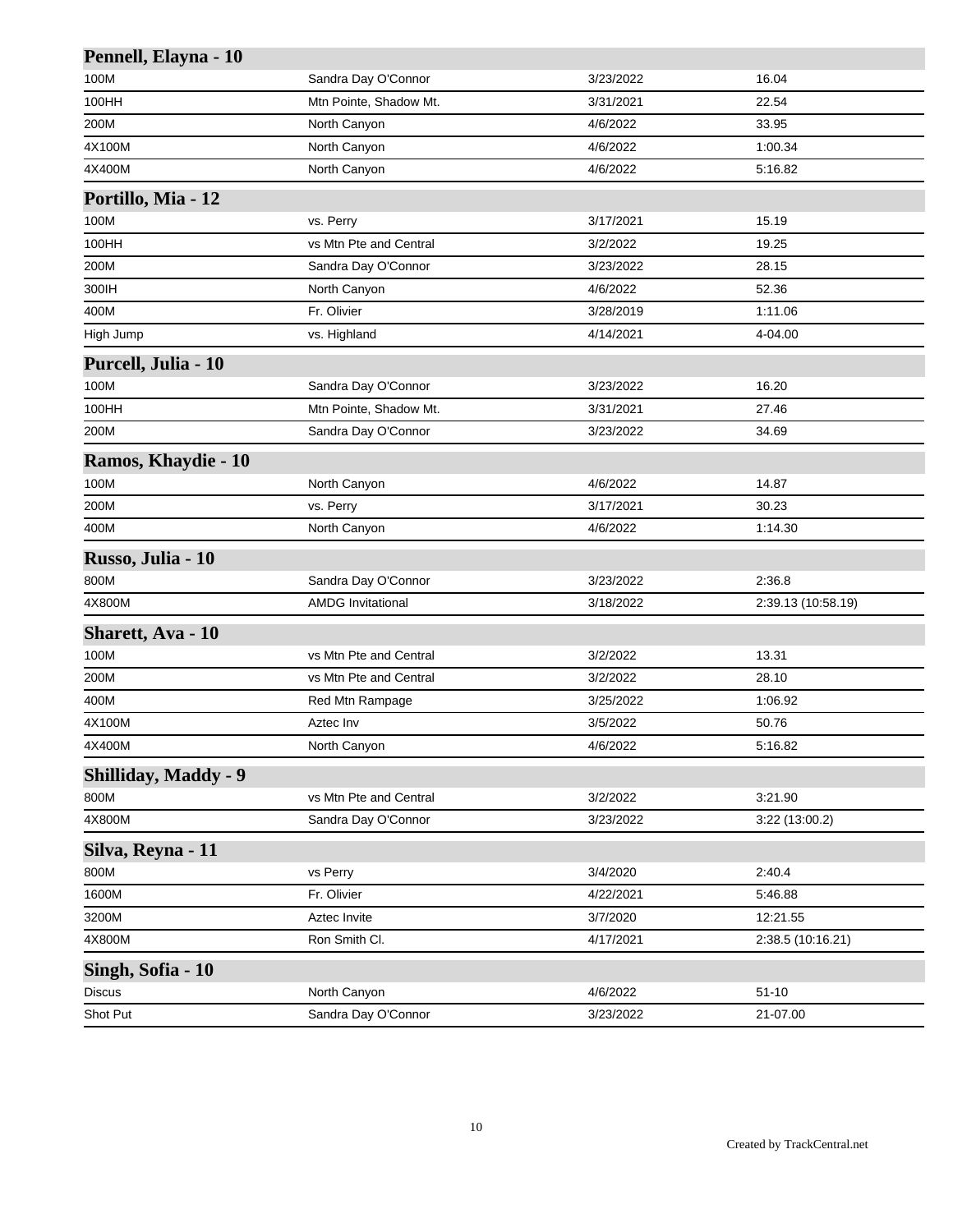| Soderstrom, Elena - 12      |                                          |           |                    |
|-----------------------------|------------------------------------------|-----------|--------------------|
| <b>Discus</b>               | North Canyon                             | 4/6/2022  | 98-05              |
| Javelin Throw               | Aztec Inv                                | 3/5/2022  | 82-00              |
| Shot Put                    | <b>AMDG Invitational</b>                 | 3/18/2022 | 32-03.00           |
| <b>Stoller, Marley - 9</b>  |                                          |           |                    |
| 100M                        | vs Mtn Pte and Central                   | 3/2/2022  | 12.89              |
| 200M                        | North Canyon                             | 4/6/2022  | 26.74              |
| 400M                        | State Meet - May 7,11,14                 | 5/7/2022  | 58.12              |
| Long Jump                   | vs Mtn Pte and Central                   | 3/2/2022  | 14-06.50           |
| 4X100M                      | State Meet - May 7,11,14                 | 5/7/2022  | 49.15              |
| 4X400M                      | Fr. Olivier Invite                       | 4/13/2022 | 4:07.10            |
| Stoller, Mia - 9            |                                          |           |                    |
| 100M                        | Becky Matthews (FR-SO)                   | 4/1/2022  | 13.15              |
| 200M                        | North Canyon                             | 4/6/2022  | 27.26              |
| 400M                        | <b>Chandler Rotary</b>                   | 3/26/2022 | 1:00.77            |
| 800M                        | vs Mtn Pte and Central                   | 3/2/2022  | 2:33.50            |
| 4X100M                      | Fr. Olivier Invite                       | 4/13/2022 | 49.74              |
| 4X400M                      | Fr. Olivier Invite                       | 4/13/2022 | 4:07.10            |
| 4X800M                      | State Meet - May 7,11,14                 | 5/7/2022  | 2:22.78 (9:46.53)  |
| Titus, Bella - 11           |                                          |           |                    |
| 800M                        | vs. Perry                                | 3/17/2021 | 3:05.05            |
| 1600M                       | vs. Highland                             | 4/14/2021 | 6.30.9             |
| 3200M                       | <b>AITIS Invite</b>                      | 4/20/2021 | 13:42.13           |
| 4X800M                      | Fr. Olivier                              | 4/22/2021 | 3:07 (11:20.24)    |
|                             |                                          |           |                    |
| Ubom, Aymara - 10<br>Discus | NE Valley Championships April 25, 27, 29 | 4/25/2022 | 83-07              |
| Shot Put                    | North Canyon                             | 4/6/2022  | 23-10.00           |
|                             |                                          |           |                    |
| Veloria, Julianne - 11      |                                          |           |                    |
| 100M (Trials)               | State Meet - May 7,11,14                 | 5/7/2022  | 12.52              |
| 200M (Trials)               | State Meet - May 7,11,14                 | 5/7/2022  | 26.36              |
| 400M                        | Ron Smith                                | 4/1/2022  | 1:00.50            |
| 4X100M                      | NE Valley Championships April 25, 27, 29 | 4/25/2022 | 49.59              |
| 4X400M                      | Fr. Olivier Invite                       | 4/13/2022 | 4:07.10            |
| <b>Vietor, Caroline - 9</b> |                                          |           |                    |
| 400M                        | North Canyon                             | 4/6/2022  | 1:15.18            |
| 1600M                       | Fr. Olivier Invite                       | 4/13/2022 | 6:03.61            |
| 3200M                       | Scottsdale Distance Classic              | 4/8/2022  | 13:23.75           |
| 4X400M                      | Red Mtn Rampage                          | 3/25/2022 | 4:28.35            |
| 4X800M                      | Red Mtn Rampage                          | 3/25/2022 | 2:46.63 (11:26.88) |
| Ward, Riley - 11            |                                          |           |                    |
| 100M                        | vs Mtn Pte and Central                   | 3/2/2022  | 14.60              |
| 200M                        | North Canyon                             | 4/6/2022  | 30.48              |
| Javelin Throw               | Red Mtn Rampage                          | 3/25/2022 | 89-07              |
| Long Jump                   | Fr. Olivier Invite                       | 4/13/2022 | 16-00.00           |